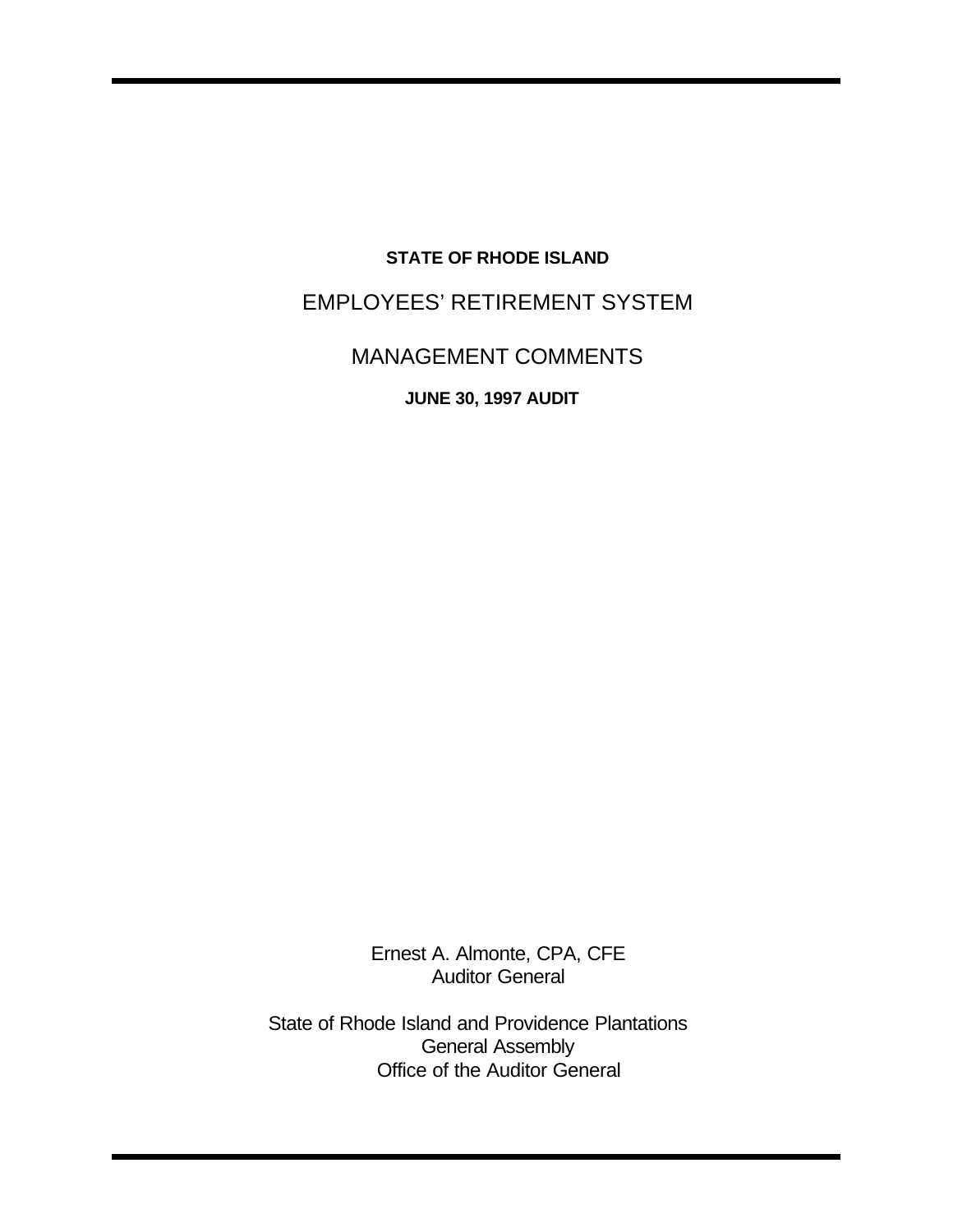ERNEST A. ALMONTE, CPA, CFE **Auditor General** 

State of Rhode Island and Probidence Plantations

**GENERAL ASSEMBLY** Office of the Auditor General

OFFICE  $(401)$  222-2435 FAX (401) 222-2111

1145 Main Street Pawtucket, Rhode Island 02860-4807

March 5, 1999

#### JOINT COMMITTEE ON LEGISLATIVE SERVICES:

SPEAKER John B. Harwood, Chairman

Senator Paul S. Kelly Senator Dennis L. Algiere Representative Gerard M. Martineau Representative Robert A. Watson

We audited the financial statements of the Employees' Retirement System of the State of Rhode Island (the System) for the year ended June 30, 1997 and have issued our report thereon dated February 13, 1998. In accordance with *Government Auditing Standards*, we have also issued a report dated February 13, 1998 on our consideration of the System's internal control over financial reporting and our tests of its compliance with certain provisions of laws, regulations, and contracts.

Our report on the System's compliance and internal control over financial reporting indicated no matters that we considered to be reportable conditions or no material instances of noncompliance. However, during our audit, we noted certain matters involving compliance, internal controls, and other operational matters that are presented for your consideration. These comments and recommendations are intended to enhance compliance with laws, regulations and contracts, improve internal control, or result in other operational efficiencies.

Sincerely,

and A. Almate

Ernest A. Almonte, CPA, CFE Auditor General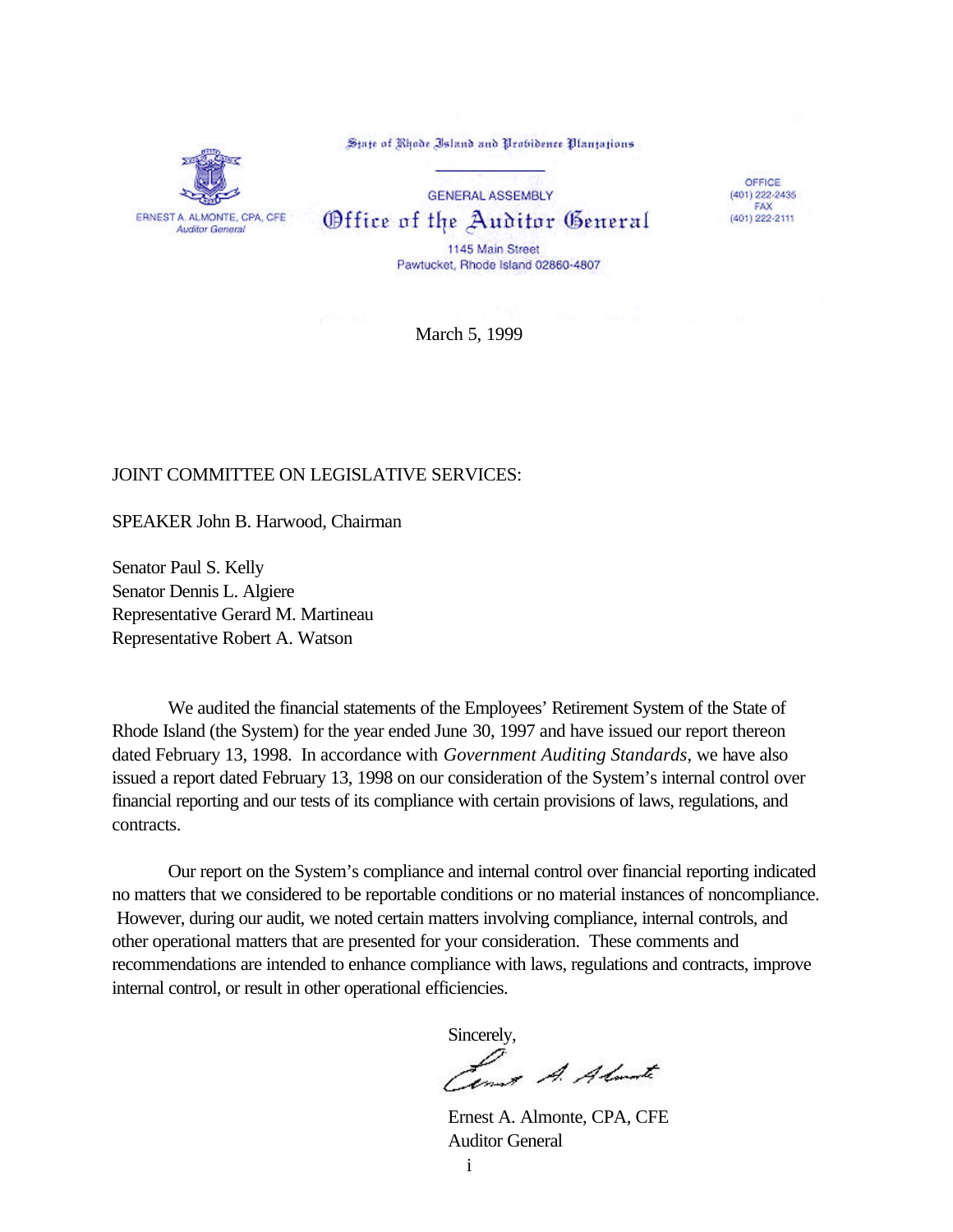## **STATE OF RHODE ISLAND**

## **EMPLOYEES' RETIREMENT SYSTEM**

## **MANAGEMENT COMMENTS**

## **JUNE 30, 1997 AUDIT**

## **TABLE OF CONTENTS**

## **PAGE**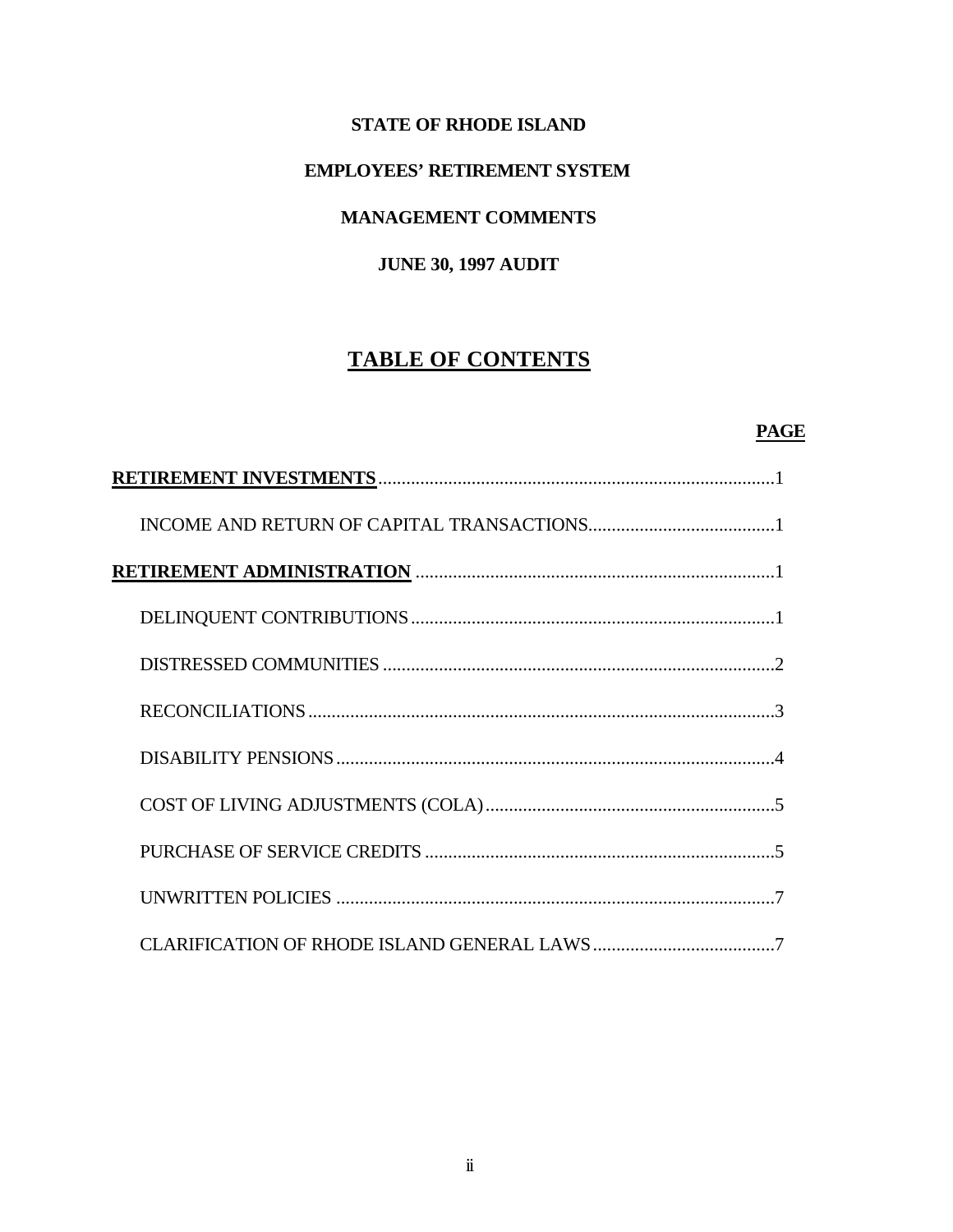## **RETIREMENT INVESTMENTS**

## INCOME AND RETURN OF CAPITAL TRANSACTIONS

The State's investment custodian did not properly classify certain cash distributions from the System's real estate and alternative investment managers. Both the Treasurer's Office and the custodian receive documentation from the managers to identify the distributions as either income or return of capital. However, during fiscal 1997, \$2.5 million of cash distributions were not properly classified in the custodian's records. The fiscal 1997 financial statements were adjusted to properly classify the distributions as income or return of capital.

#### RECOMMENDATION

1. Improve the procedures to properly classify cash distributions as either return of capital or income.

#### *Auditee Views*

*Management of the System concurs with this recommendation.*

## **RETIREMENT ADMINISTRATION**

## DELINQUENT CONTRIBUTIONS

Pursuant to Sections 16-16-22 (d) and 45-21-42(d) of the RI General Laws, the local employers' retirement contributions for teachers and municipal employees, respectively, must be remitted on a monthly basis, by the 15th of the following month. When the employer's share of retirement contributions for teachers is overdue, Section 16-16-22 (c) of the RI General Laws authorizes the General Treasurer to deduct the amount from State aid due to the municipality. Similarly, Section 45-21-42(c) authorizes the General Treasurer to deduct the amount of overdue employer contributions for municipal employees from any moneys due the municipality from the state for any purpose other than education.

Similar to what was reported in prior audits, most cities and towns generally complied with the above state laws, and only owed for May which was due June 15. However, the employee and employer contributions from five school districts, five municipalities and three police and fire units were delinquent for more than one month as detailed below:

|                 | Employee     | Employer    | <b>Total Amount</b> | Representing Contributions |
|-----------------|--------------|-------------|---------------------|----------------------------|
| Category        | Withholdings | Share       | Delinquent          | for the following months   |
| <b>Teachers</b> | \$1,938,685  | \$1,748,643 | \$3,687,328         | November 1996 - April 1997 |
| Municipalities  | 260,837      | 58.974      | 319.811             | October 1996 - April 1997  |
| Police & Fire   | 106,500      | 60,014      | 166,514             | January 1997 - April 1997  |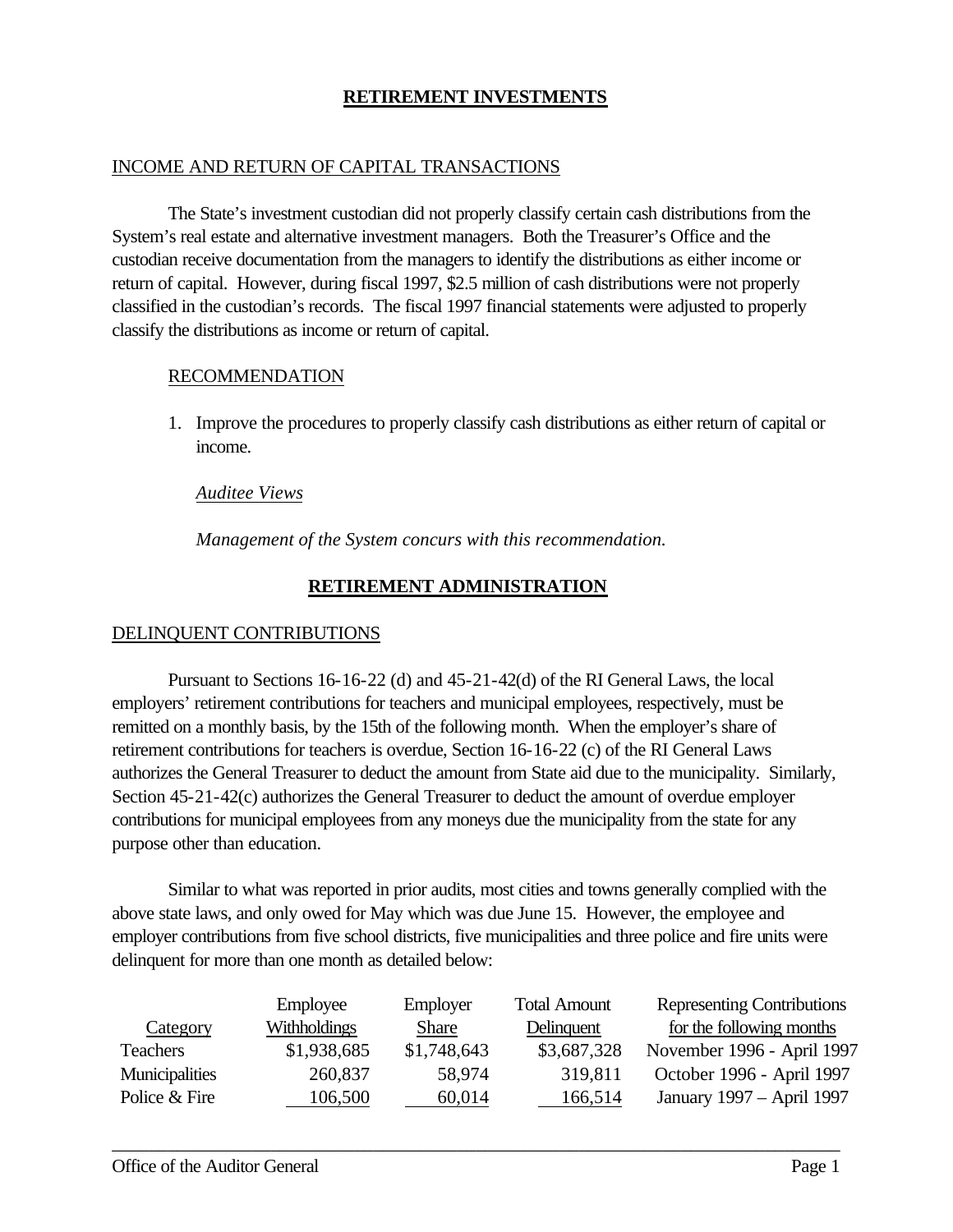#### Total overdue  $$2,306,022$   $$1,867,631$   $$4,173,653$

In addition, the employers were late in submitting contributions throughout the fiscal year. When the school districts are late in submitting contributions, the State's share of contributions are also delayed because Retirement invoices the State for its share of teacher contributions only after payments are received from the municipalities. Because the municipal contributions of \$1,748,643 were overdue at June 30, 1997, State contributions of \$1,284,420 were also delayed.

### RECOMMENDATIONS

- 2. Notify employers of their delinquent contributions on a monthly basis and inform them that State aid will be withheld in accordance with Sections 16-16-22 and 45-21-42(c) of the RI General Laws if payments are not made timely.
- 3. Comply with Sections 16-16-22 and 45-21-42 of the Rhode Island General Laws if municipalities do not respond to collection efforts.

#### *Auditee Views*

*Management of the System concurs with these recommendations. During fiscal 1999, the Treasurer's Office withheld school aid or traffic fine payments to six municipalities until the delinquent pension contributions were made current.* 

## DISTRESSED COMMUNITIES

During fiscal 1992, three municipalities were allowed to defer the employers' share of retirement contributions for school department personnel because these municipalities were determined to be distressed communities in accordance with the footnote to Section 16-7-20 of the RI General Laws. Additionally, one municipality also deferred its share of contributions to the Teachers' Survivor Benefits (TSB) fund and the federally funded share for teachers' retirement. The deferred amount plus interest, as determined through actuarial study, would be equally divided between 1994 and 2003 and paid directly by the State Department of Elementary and Secondary Education from school operations aid. The actuary calculated the interest payments using simple interest at 8 percent.

One municipality repaid its total deferral of \$932,587.33 on July 22, 1993. Another municipality repaid its deferral of \$127,730.61 for TSB and federally funded contributions by May 18, 1995. Neither community paid any interest on the deferred amounts. The Retirement Office should collect the interest due or request the Board to waive the accrued interest.

## RECOMMENDATION

4. Inquire of the Retirement Board whether the interest due should be collected or waived.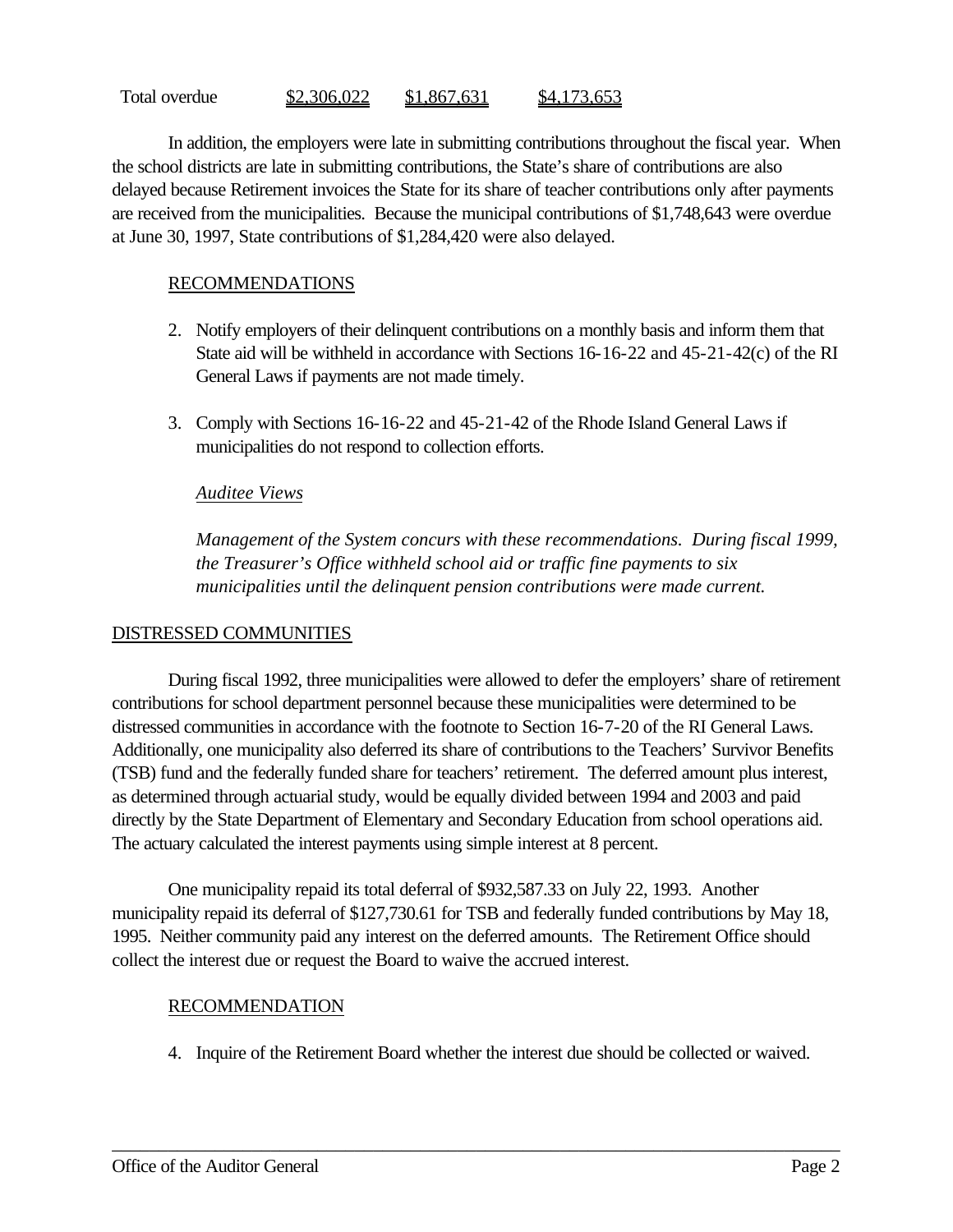### *Auditee Views*

*Management of the System concurs with this recommendation and will confer with the Board's counsel to determine if further legal action is appropriate.*

#### RECONCILIATIONS

The Retirement Office and the Office of Accounts and Control both record contributions, service credit purchases, transfers, and refunds in their respective accounting systems. As we reported in prior years, Retirement does not reconcile the balances in their accounting system to those in the State accounting system although the State accounting system is used to prepare Retirement's financial statements. Without the reconciliation process, differences between the two systems, such as those described below, will not be detected.

A police department joined the Municipal Employees' Retirement System on July 1, 1996 and made an initial contribution of \$5,205,000 for prior service costs. The Retirement System properly classified \$1,361,045 of the total as employee contributions; however, the State Accounting System misclassified the total \$5,205,000 as employer contributions. The financial statements were adjusted to properly classify the employer and employee contributions.

The Retirement Office did not bill the State \$452,083 for its share of contributions to the teachers' retirement plan. Three payrolls were omitted from the State share calculation worksheets and one was recorded incorrectly. The Retirement Office did not detect these errors because no one reconciled the worksheet used to calculate state share to the total municipal contributions posted to the Retirement System or State Accounting system. The financial statements were properly adjusted to reflect this receivable from the State.

#### RECOMMENDATIONS

5. Reconcile Retirement's balances to the State Accounting system balances monthly.

## *Auditee Views*

*Management of the System concurs with this recommendation and plans to have complete reconciliation procedures in place by the end of fiscal 1999.* 

6. Bill the State for \$452,083 that represents its share of teacher contributions not previously billed by Retirement.

#### *Auditee Views*

*Management of the System concurs with this recommendation and has billed the State.*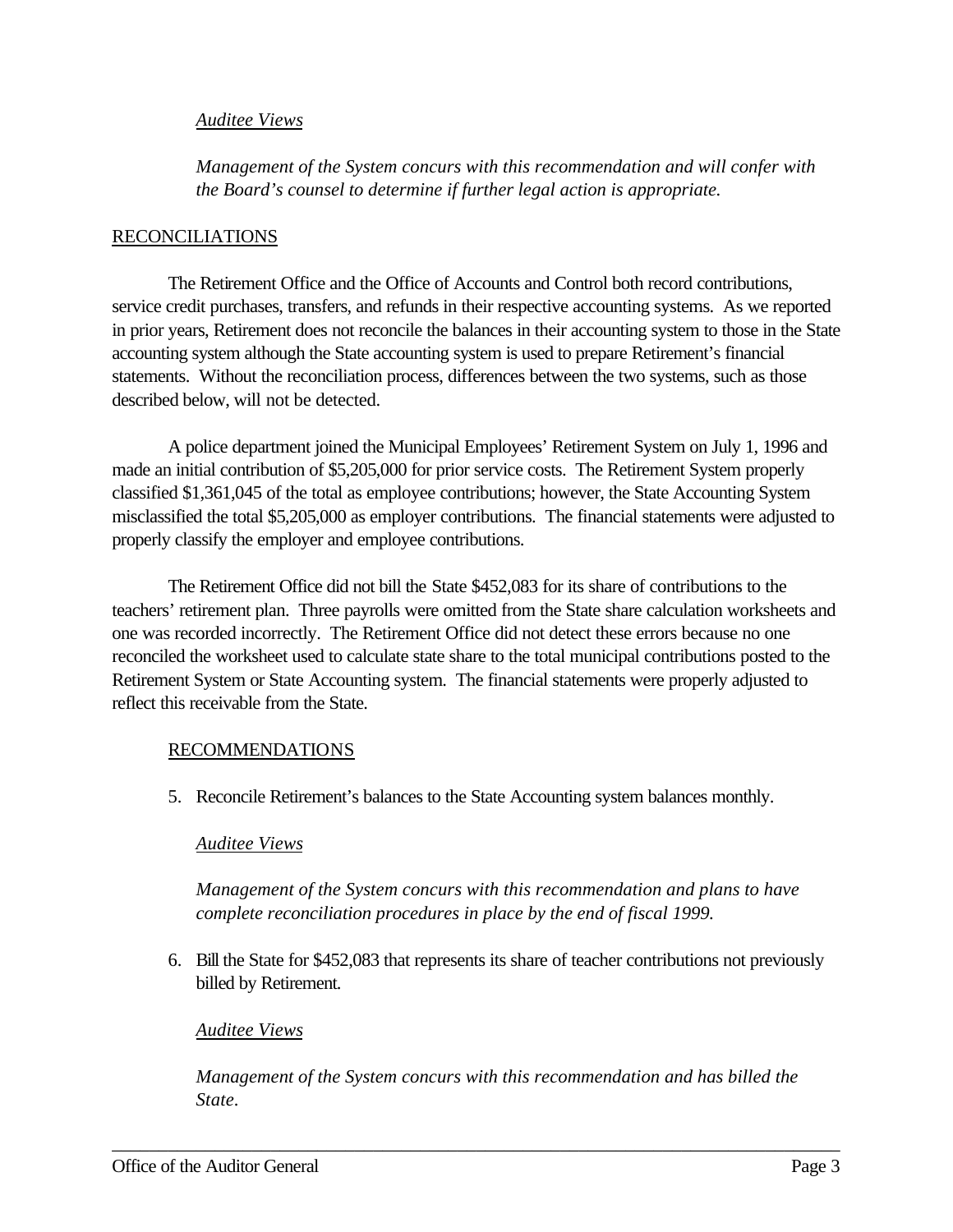A data entry clerk in the Retirement Office enters the changes to the Retirement pension payroll; the State's Office of Library and Information Services produces a detailed monthly report on the changes made. The same data entry clerk in the Retirement Office reviews the report to verify that the changes were properly posted. For control purposes, a second person should at least reconcile the net change in gross pensions to the total changes posted.

## RECOMMENDATION

7. Require someone independent of the person entering data to the Retirement system to reconcile the net change in gross pensions to the total changes posted.

## *Auditee Views*

*Management of the System concurs with this recommendation.*

## DISABILITY PENSIONS

As we reported in prior years, Retirement's procedures for verifying income earned in Rhode Island does not provide a good basis for income determination. Retirement obtains a listing of state withholding amounts from the R.I. Division of Taxation, but the amount of tax withheld is not an accurate reflection of income earned. In addition, the report is not useful for tracking the income earned by out-of-state pensioners. Although the "Continuing Statement of Disability" form requires all selfemployed disability beneficiaries to submit a copy of their Federal tax return and all others to submit identification of their wages (W-2), this is not required by law. Unless all disabled pensioners submit their federal tax form with their W-2 form, one cannot determine if all W-2's have been submitted. All wages, including out of state wages, should be verified to determine that total earnings, including both disability benefits and personal earnings, do not exceed the amount of compensation presently paid to an individual who holds the position from which the pensioner retired.

## RECOMMENDATION

8. Revisit the legislation and consider clarifying the laws to request federal tax returns from all pensioners who retired on disability.

## *Auditee Views*

*Management of the System believes it may be difficult to achieve Board and legislative consensus necessary to reform the disability laws.*

Sections 36-10-17, 16-16-19, and 45-21-23 of the RI General Laws address reexamination of disability beneficiaries and reinstatement to active service. If a reexamination determines that a beneficiary is able to engage in a gainful occupation, the general laws require that his name be placed on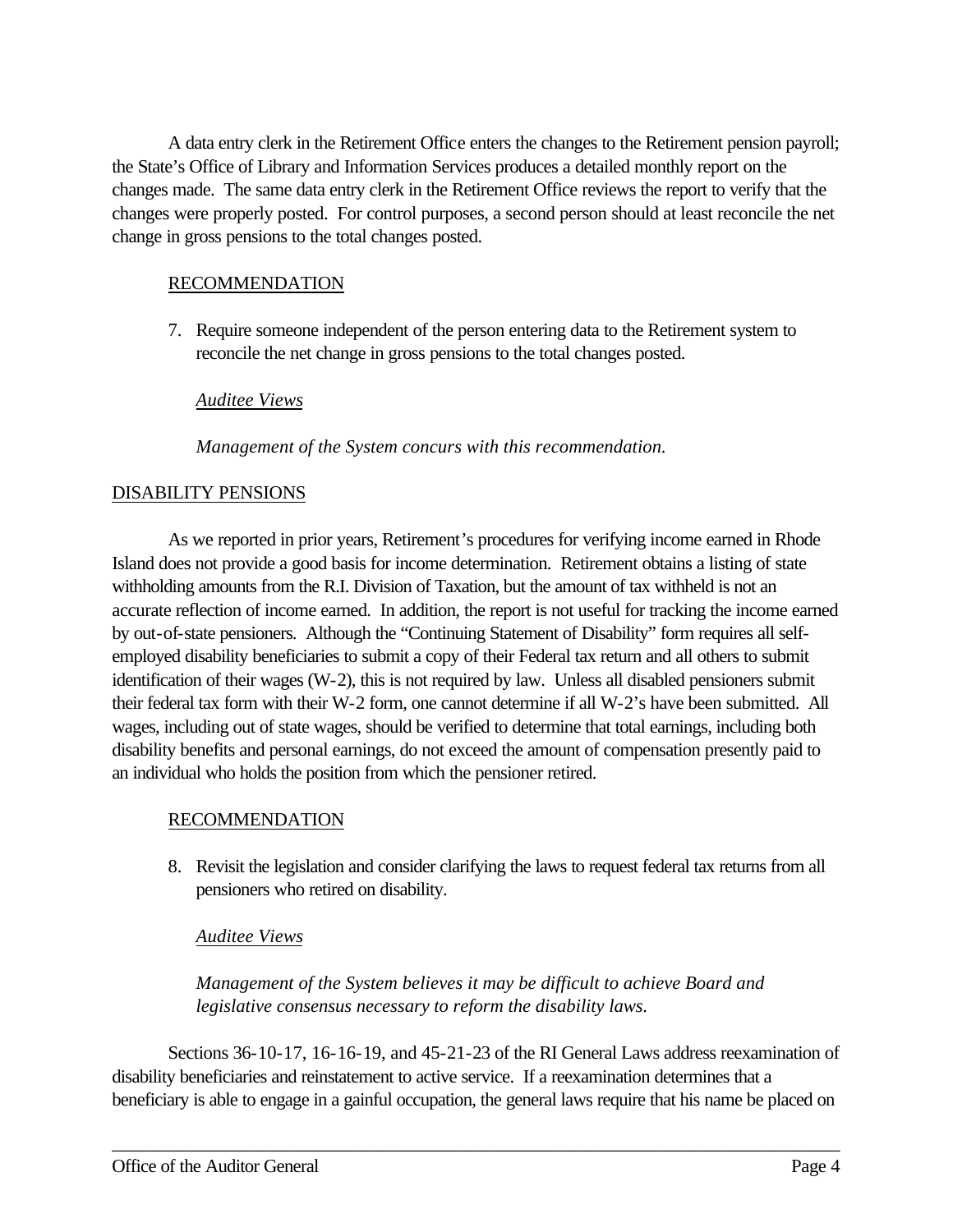the appropriate lists of candidates for appointment to positions in his department or agency for which he is stated to be qualified, of a salary grade not exceeding that from which he was last retired.

Some employers have refused to rehire former employees unless so ordered by the courts. If the beneficiary is not rehired, although fit for work, Retirement continues to pay his benefits. In one situation, a recipient was found fit to return to work in fiscal 1995, but the town would not rehire the individual. Consequently, the recipient is still collecting a disability pension in fiscal 1997. The general laws do not address payment of disability benefits when an employer refuses to rehire a beneficiary that is able to return to work.

## RECOMMENDATION

9. Consider clarifying the General Laws governing the payment of disability benefits when beneficiaries are subsequently determined to be fit for work.

## *Auditee Views*

*Management of the System believes it may be difficult to achieve Board and legislative consensus necessary to reform the disability laws.*

## COST OF LIVING ADJUSTMENTS (COLA)

We found five retirees from three different fire departments receiving COLA benefits that were not eligible for these benefits. Each pension plan participating in the Municipal Employees Retirement System has a unique four-digit employer code. The last two digits of the employer codes for the three fire departments were the same as the last two digits of three municipalities that were eligible for COLA benefits. Consequently, the computer program recognized the last two digits of these fire departments' codes as codes for paying COLA benefits. The system did not distinguish between a municipal code and a fire department code.

## RECOMMENDATION

10. Correct the program to properly recognize the towns and departments that should receive COLA benefits and process payments accordingly.

## *Auditee Views*

*Management of the System concurs with this recommendation and has corrected the computer program.*

## PURCHASE OF SERVICE CREDITS

Employees may purchase retirement credit for service in the military, leaves of absence, layoffs, etc. During fiscal 1997, we tested 28 purchases. In two instances, the number of business days that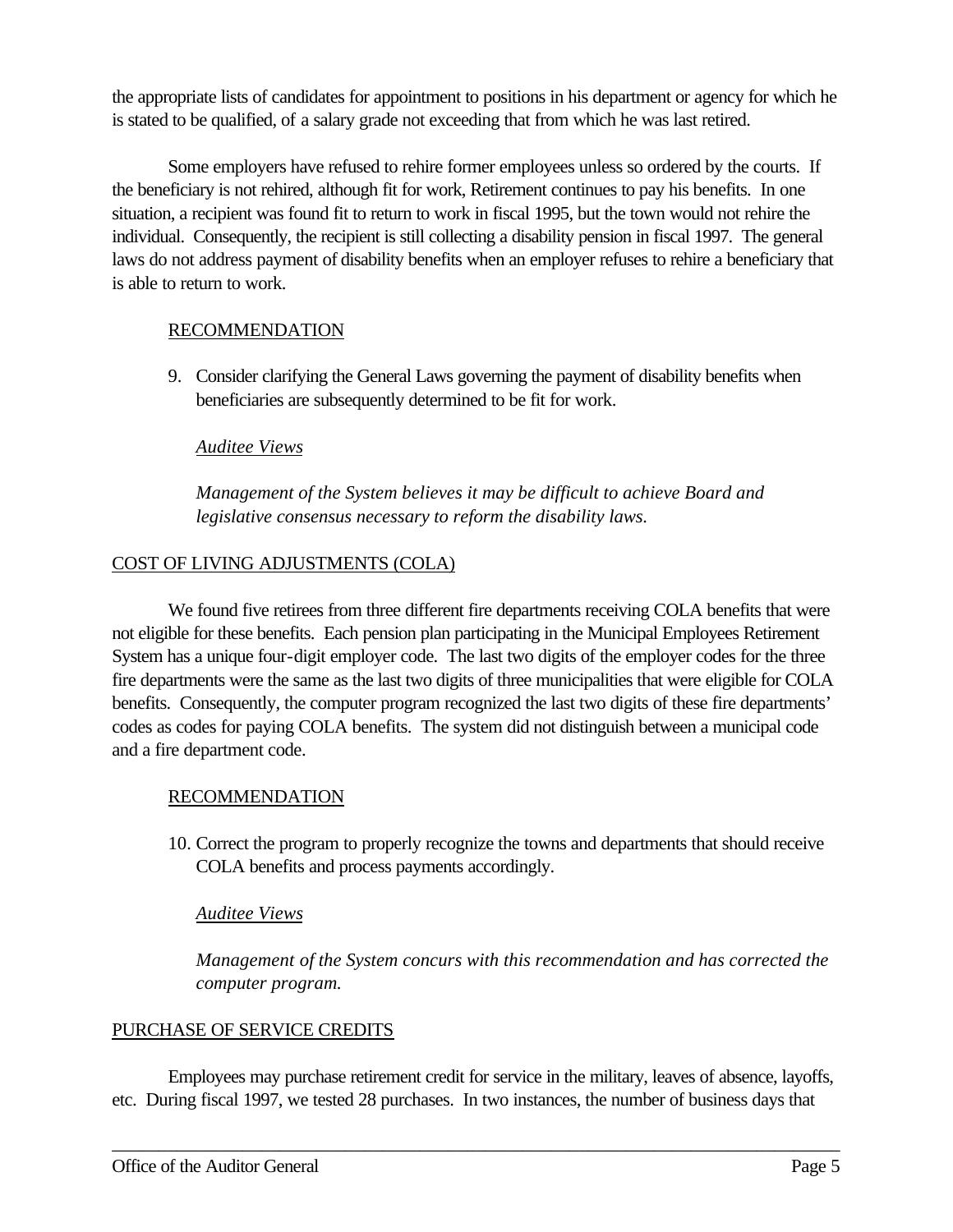elapsed between the receipt of payment for a purchase and the date of deposit was 15 and 23 business days. Rhode Island General Law 11-28-1 requires money belonging to the State to be deposited within seven business days.

### RECOMMENDATION

11. Ensure that receipts are deposited in a timely manner.

### *Auditee Views*

*Management of the System concurs with this recommendation and has assigned two employees to this process to ensure that all deposits are made daily.*

In two instances, the method used to calculate the purchase of service credits did not agree to the description provided in the applicable sections of the Rhode Island General Laws. In both cases, the dollar effect was not material, but it may indicate a procedural problem if staff is not well versed in the general laws and office policies.

One case involved the purchase of a layoff period. According to Section 36-9-26 (a) of the Rhode Island General Laws, to correctly calculate a purchase involving a layoff, the entire calculation must be based on the amount the employee would have been paid if there were no layoff. The calculation, however, was not based on the pay the employee would have received during the layoff period. The other purchase involved a restoration of a withdrawal. The employee was not charged for the full amount of the withdrawal in accordance with Rhode Island General Law 16-16-8. In both these cases, a second employee checked the calculations for the service credit purchases.

In addition, the interest amounts on service credit purchases were not uniformly calculated. In some cases, the interest was calculated from the beginning of the leave period to the date of purchase and in other cases, the interest was calculated on a different basis.

## RECOMMENDATIONS

- 12. Ensure that purchases are calculated according to the applicable general law.
- 13. Develop a consistent method for applying interest on service credits.

## *Auditee Views*

*Management of the System concurs with this recommendation and is currently holding periodic training meetings for its employees. As the automated system is developed, all policies and procedures will be documented.*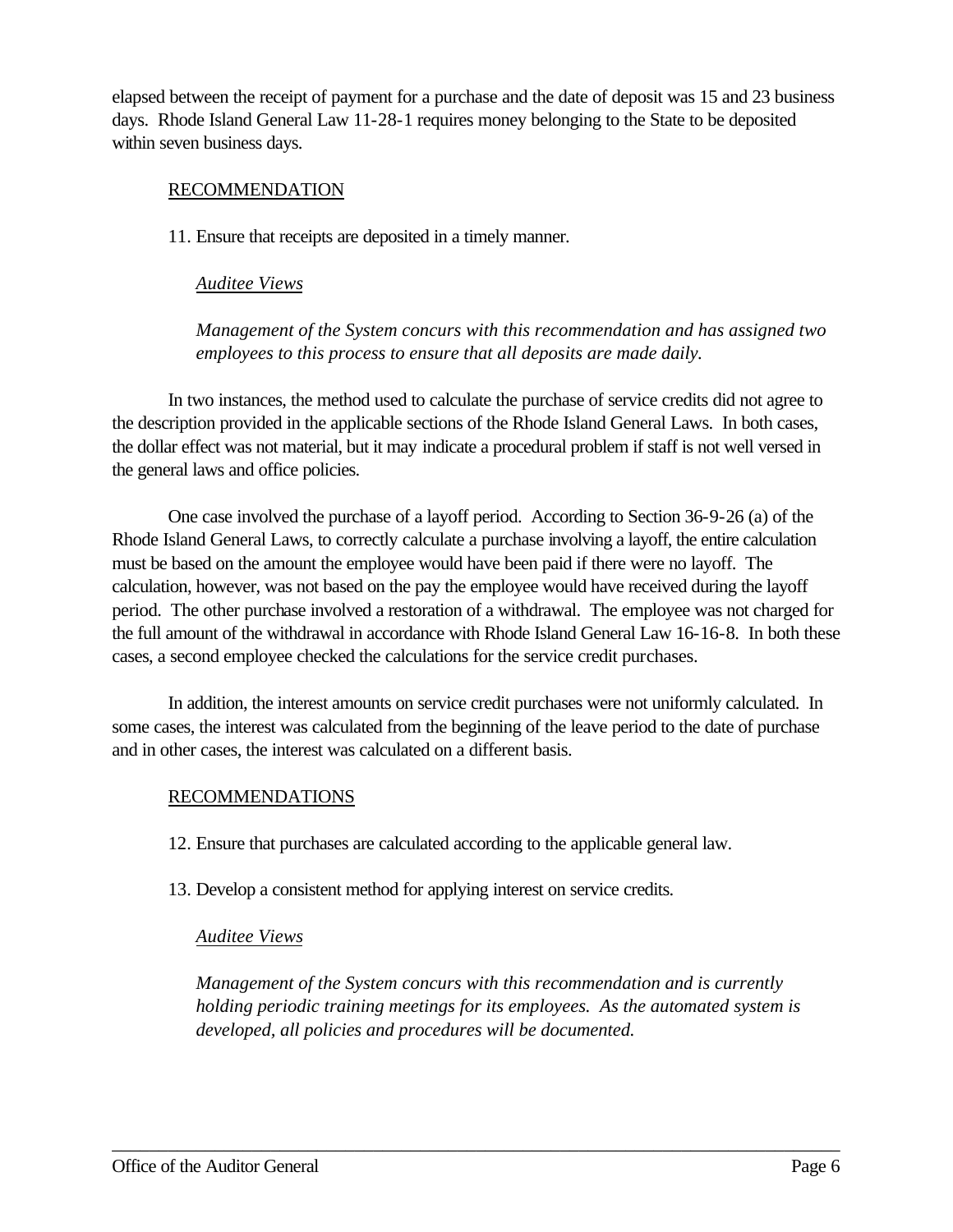## UNWRITTEN POLICIES

We reported in prior years that the Retirement Office has certain policies that have been in place for some time; however, there is no documentation of Retirement Board approval of these policies. The Retirement Board should reaffirm the following policies:

- Retirement uses a formula to determine total service credits for teachers who work less than 3/4 of the number of days each year public schools are required to be in session.
- Retiring teachers are given the option of withdrawing their survivor benefit contributions plus 5% interest compounded annually. Sections 16-16-32 and 16-6-37 of the RI General Laws state that interest will be paid and the rate will be changed from time to time, based upon the amount of interest earned by the teachers' survivors benefit fund.

## RECOMMENDATION

14. Request the Retirement Board to reaffirm both the formula used to determine total service credits for teachers and the rate used to calculate interest on survivor contributions.

#### *Auditee Views*

*Management of the System believes the Board had previously approved these policies.*

## CLARIFICATION OF RHODE ISLAND GENERAL LAWS

Some of the laws pertaining to the Employees Retirement System need modification and/or clarification to meet the current needs of the System. The following are examples of certain sections of the laws that may require modification.

a) A State employee obtained a one-year vocational education teacher's certification that enabled him to purchase five years of service to apply towards retirement. Although the certificate allows this individual to teach, this person is not employed as a teacher. This individual is currently and has been a State employee for the past 20 years. To qualify for this certificate, one must have a high school diploma, take a written and practical examination administered by the Department of Education (may be waived), complete twelve semester hours of professional education courses (six credits must be in vocational education methods and curriculum), and work at least five years in the field that one will teach. Section 16-16-6.2 of the RI General Laws allows vocational education teachers, who are employed by the State or a municipality, to purchase up to five years of service to apply towards retirement, for the length of time they spent working in the field that they are currently teaching. It is not clear whether a vocational education teacher is someone who actually teaches vocational courses to students in a classroom or anyone in possession of a vocational education certificate with appropriate work experience and whose job title falls under the broad definition of "teacher".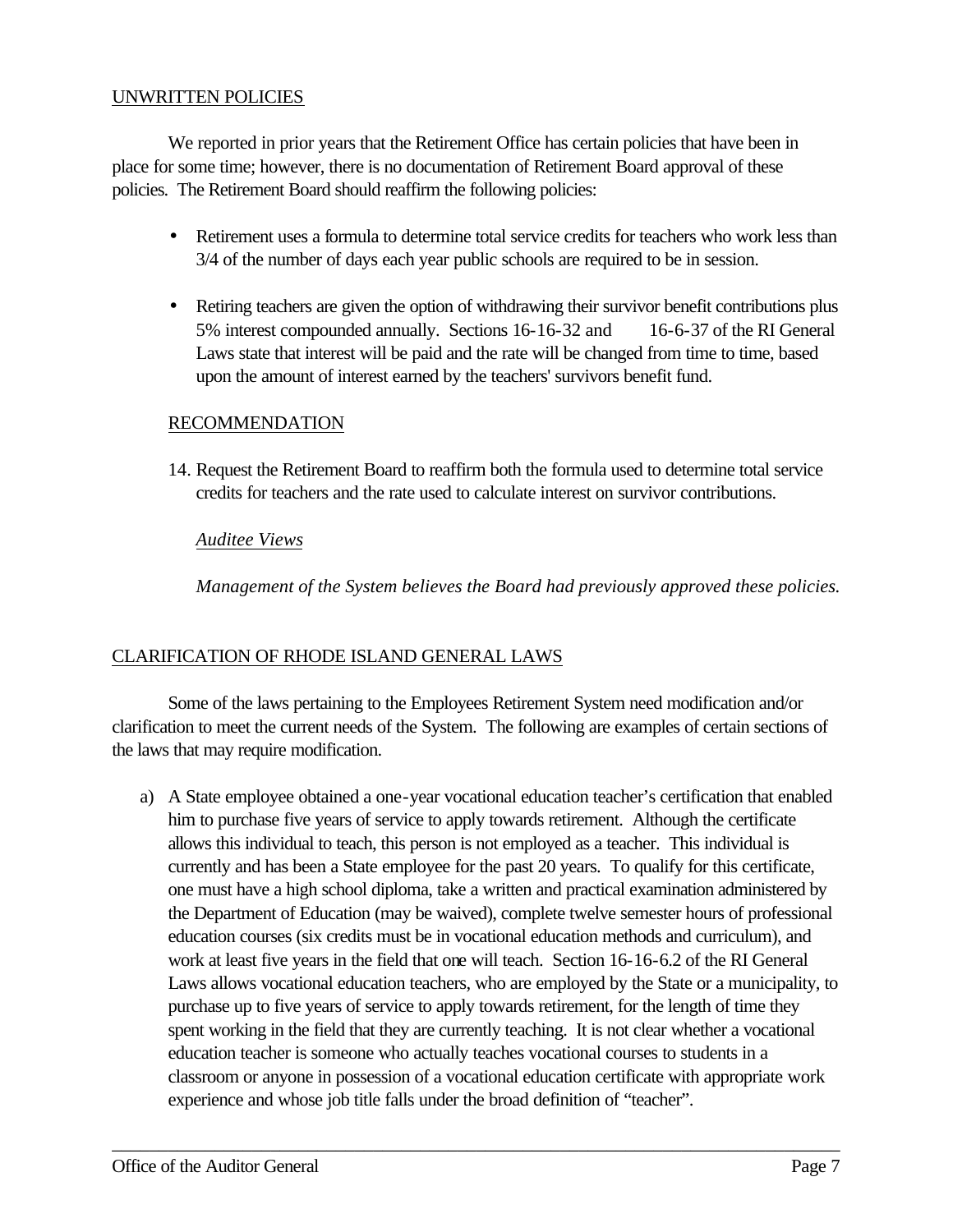- b) Section 36-10-8 of the RI General Laws permits the withdrawal of contributions when state service is terminated; however, the law is silent on the payment of interest on those contributions. At one time, the law explicitly denied interest, but it was later modified and the sentence prohibiting the payment of interest was inadvertently deleted. Although the law does not specially deny interest, it does not appear to be the intent of the law to pay interest to people withdrawing from the system. At least two members have subsequently sued the Retirement Board for the payment of interest on their refunded contributions. To minimize further litigation, Retirement should request the General Assembly to modify the current legislation to explicitly state whether or not interest will be paid on contributions withdrawn from the system.
- c) Sections 8-3-16, 8-8-10.1, 28-30-8.1, and 31-43-11.1 of the RI General Laws establish restricted receipt accounts to hold in trust the retirement contributions of judges appointed after December 31, 1989. Likewise, Section 42-28-22.1 of the RI General Laws establishes a restricted receipts account to hold in trust the retirement contributions of the state police hired after July 1, 1987. There are two plans in effect for both state police and judges. State police and judges hired/appointed prior to the above dates do not contribute to the retirement plans and their pensions are paid directly from state appropriations. In contrast, the State Police and Judges hired/appointed after those dates contribute to the plan and their pensions will be paid from the contributed funds. There is a question on who actually administers the pension plans for the State Police and Judges hired after those dates. The laws empower the Retirement Board to establish rules and regulations to govern the plan; however, it is not clear if the Board administers only the contributions and the investment of those contributions. The laws do not refer to the Retirement Board when discussing the administration of pension benefits. These laws should be clarified to specifically identify who administers the above mentioned plans.
- d) Section 36-8-10.1 of the RI General Laws establishes a restricted receipt account within the State's General fund to pay the expenses of the Retirement Board and the cost of maintaining and administering the retirement system. Sections 36-8-10.1 and 45-21-42.1 of the RI General Laws authorize transfers of up to 1.5% of the investment income received by the Employees Retirement System and the Municipal Employees Retirement System, respectively, to the restricted receipt account. The amount of the transfer is limited by reference to investment income as reported in the annual report of the audited financial statements of the plans or system. Due to a change in accounting principles, the change in fair value of investments is now included as a component of net investment income. One and one-half percent of the total net investment income including change in the fair value is a significantly higher number than what was previously considered as a cap. The law requires some modifications because of this change in accounting principles.
- e) We reported in the prior year that administrative expenses incurred by both the Retirement Board and Office were charged to the State Police and Judicial retirement plans although there is no statutory authority or agreement to allow this. In fiscal year ended June 30, 1997, approximately \$822 and \$274 in administrative expenditures were charged to the State Police